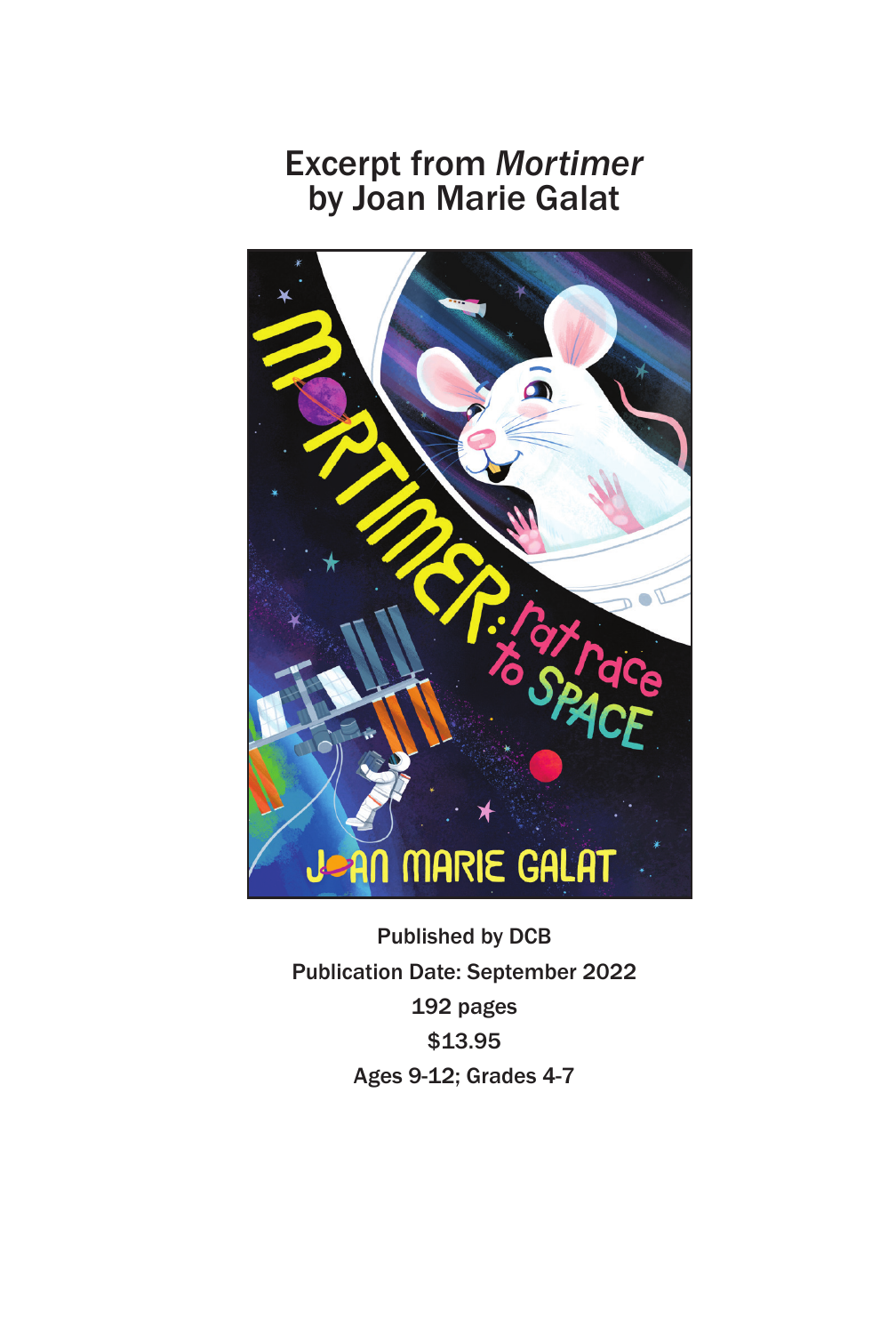## Chapter 1: Watching AsCans

My life is pretty sweet, at least for my kind. As long as I'm careful, I can come and go as I please. Nobody is going to cut me open to peer at my insides. I have a roomy pad, regular food deliveries, and a journal to write in. The only experiments I take part in are tests to measure intelligence, like how fast I can get through a maze. Superfast, by the way.

All this leaves plenty of time for my hobby — observing As-Cans. That's short for astronaut candidates — not what you might be thinking. I watch AsCans in Houston, at the Johnson Space Center. It's where astronauts train to go up in space. With more than two hundred buildings near the edge of Clear Lake, it sprawls like a city. There's always something going on, even if you're a *Rattus norvegicus*. If you don't know your Latin, that's the scientific name for lab rat, but most just call me Mortimer.

One morning, I put my eye to the peephole I gnawed through the drywall and crane my neck to see the AsCans staring at a picture of a spacecraft. A flutter trills through me. I love that humans want to go to Mars. It may take them years to figure out how to keep people alive on such a distant planet, but it's going to happen. We're going to Mars one day. I lean forward to hear the speaker. He jabs a remote control and bellows like a foghorn. "There are a lot of problems to solve before you AsCans get to the Red Planet. For starters, we need to find a way to ship two years of food without using too much fuel. Then we have to land it safely on the surface."

The next picture shows condiments. Dozens of them! Jars of everything, from garlic juice to screaming hot sauce, litter a table. "Taste buds don't work well in space." Foghorn licks his plump lips. "Lucky for you, food scientists work on ways to make meals taste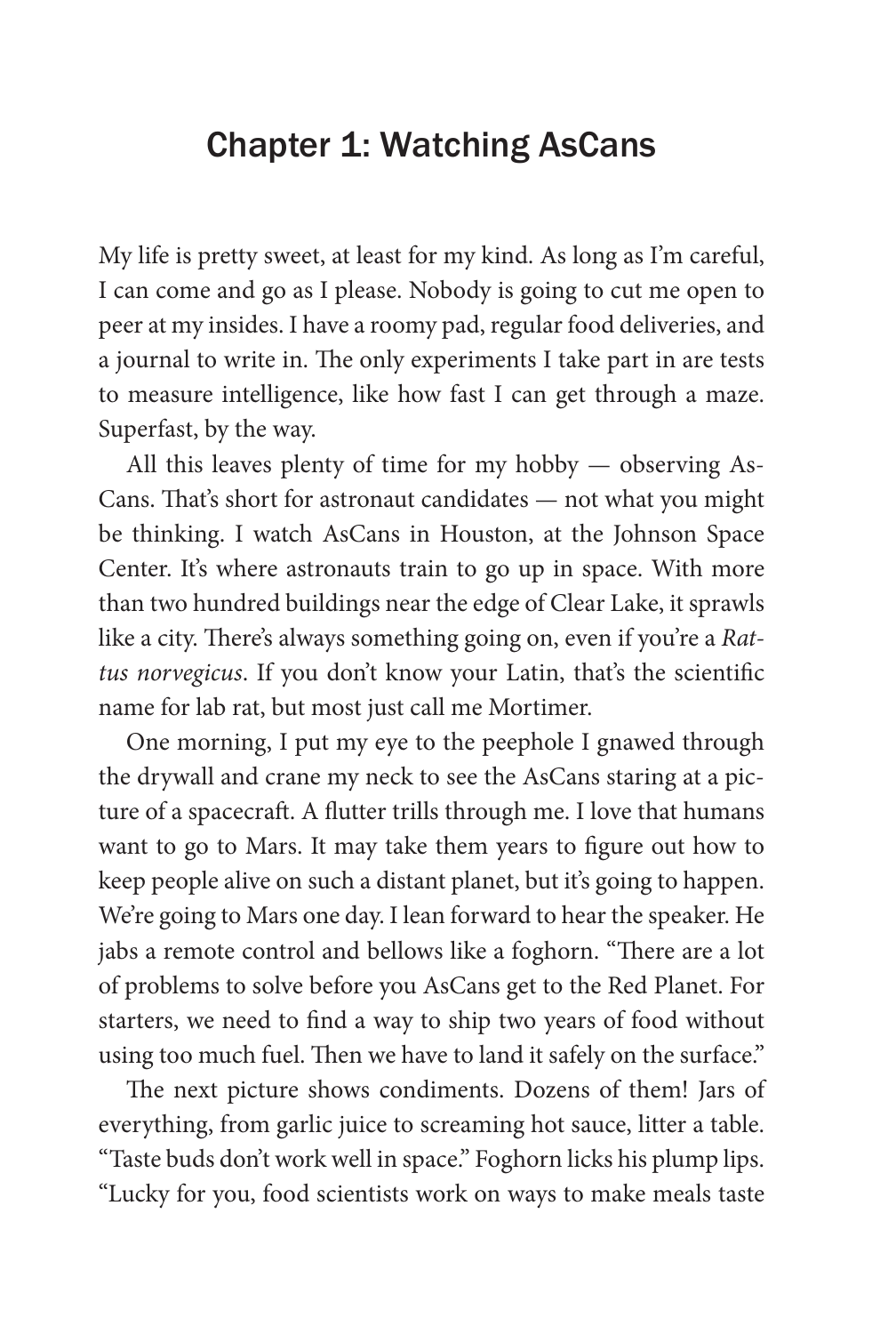better up there."

I shake my head. Imagine — scientists who specialize in food! The next shot shows unmentionable items of clothing. Are there underwear scientists too?

Foghorn wags the remote. "Don't expect to wash your underthings in space. There's not enough water. You'll wear all your clothes 'til they reek, then you'll throw them out."

The AsCans begin to whisper. Are they upset about the waste? Last week's speaker said it costs \$10,000 for every pound of supplies they ship into space. I lean an ear to the hole.

"Rats! This really sucks."

"The same ratty underwear for a week, yuck!"

"This is not acceptable! Even in space, life's a rat race."

Why do they have to compare the bad things to rats? Humans can be nasty. I force out a breath and peer up at the next picture. It's labeled "Sleep Station." Foghorn blathers about how every astronaut will have a sleeping bag and a special spot to sleep. Each one will also have a net to hold earplugs, eye masks, headphones — all the things they might want nearby.

This time I forget to muffle my snort. "What do they need all that stuff for if they're asleep?"

"No idea!"

I spin around. Celeste's narrow face is inches from me. Her pellet breath fills my lungs. Celeste is my neighbor in the lab. Sometimes I read her bits from my journal, and sometimes, when the scientists spot a pen in my wood chips and take it back, she lets me borrow one from her collection.

Celeste puts her eye to the peephole. "They do seem to go overboard with the details," she says.

"Rats are much more suited for colonizing Mars, don't you think?"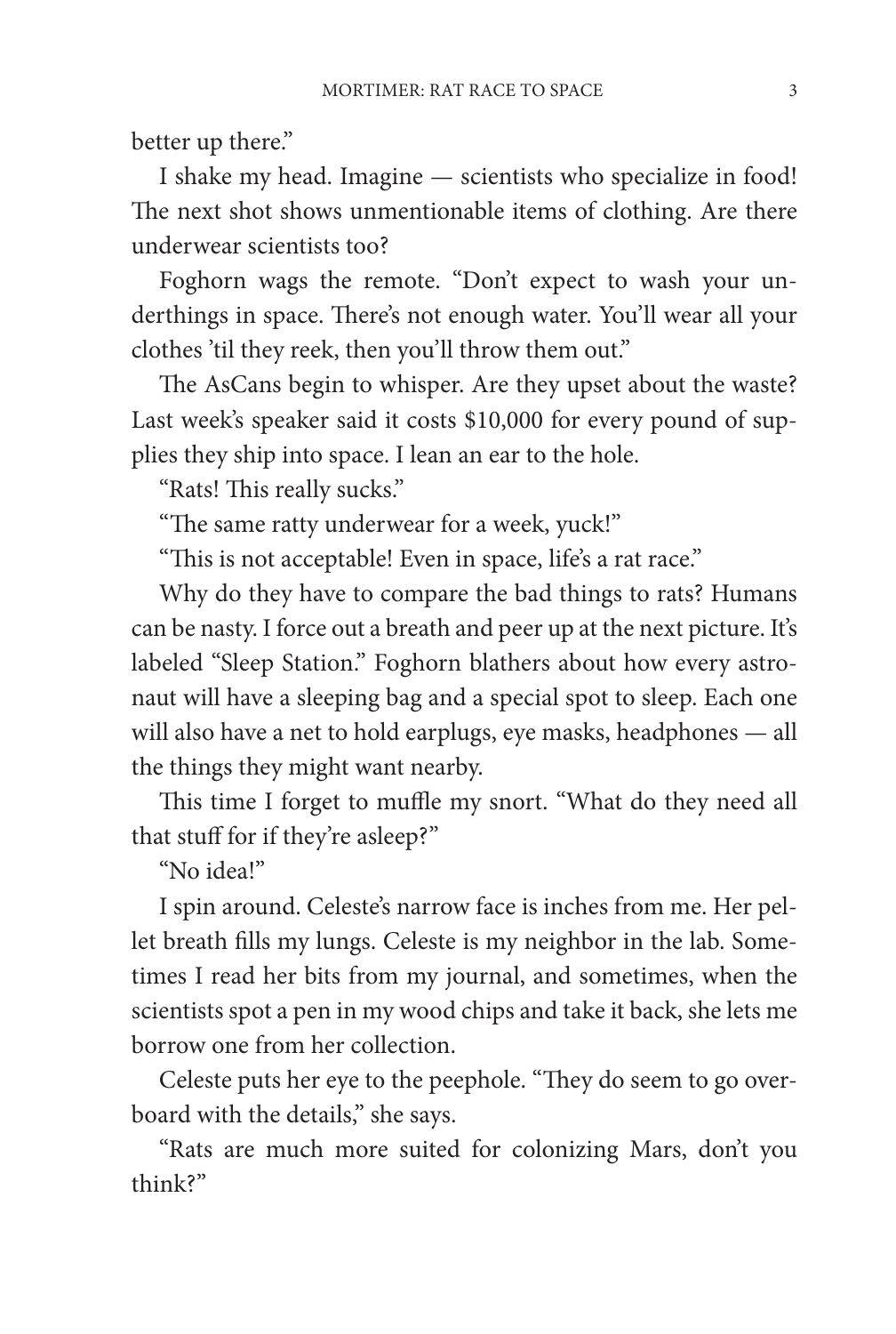"I'm sure we are," says Celeste. Drywall dust trickles down her face, and she sticks her pink tongue out to taste it. "But I'm okay sticking to Earth. Everything I need is here."

"Doesn't it bug you that no one notices anything good about us? We're intelligent and inquisitive. We adapt to new environments — no problem. Yet across the planet, humans ignore rats."

Celeste nods, but her ears prick. I hear it too — pawsteps. It's probably Romano, scavenging for stuff humans threw away.

I talk faster, and my tongue trips over itself. "Nobody even knows about our most famous rats! Is there a statue of the first one to step ashore from the ships that brought us here from Europe in 1775? What about rats in literature? Are there any cities named after Templeton in *Charlotte's Web*? Any gardens named for Ratty in *The Wind in the Willows*?"

Our noses detect his musky odor at the same time. Romano is close.

My hind foot taps. "Do you know people even dress up like their heroes? I saw it on Halloween. Why isn't anyone dressing up like Remy from *Ratatouille*?"

Celeste opens her mouth to answer just as Romano arrives. He's what humans in the lab call an odd-eye — one is red, like a dark ruby, the other black. I step closer to Celeste so I can only see the black one. Romano is holding a cotton work glove.

"Are you looking for the other hand?" I waggle my ears. Romano is crazy about shredding cloth and building nests. He's got hideouts everywhere.

"I'm looking for you two!" Romano flicks his tail at our noses. "Iceberg Hands left early for lunch."

"She never goes early!" I jump back and jam a paw full of drywall dust into the peephole.

Celeste is already picking her way back through the wall. "Hur-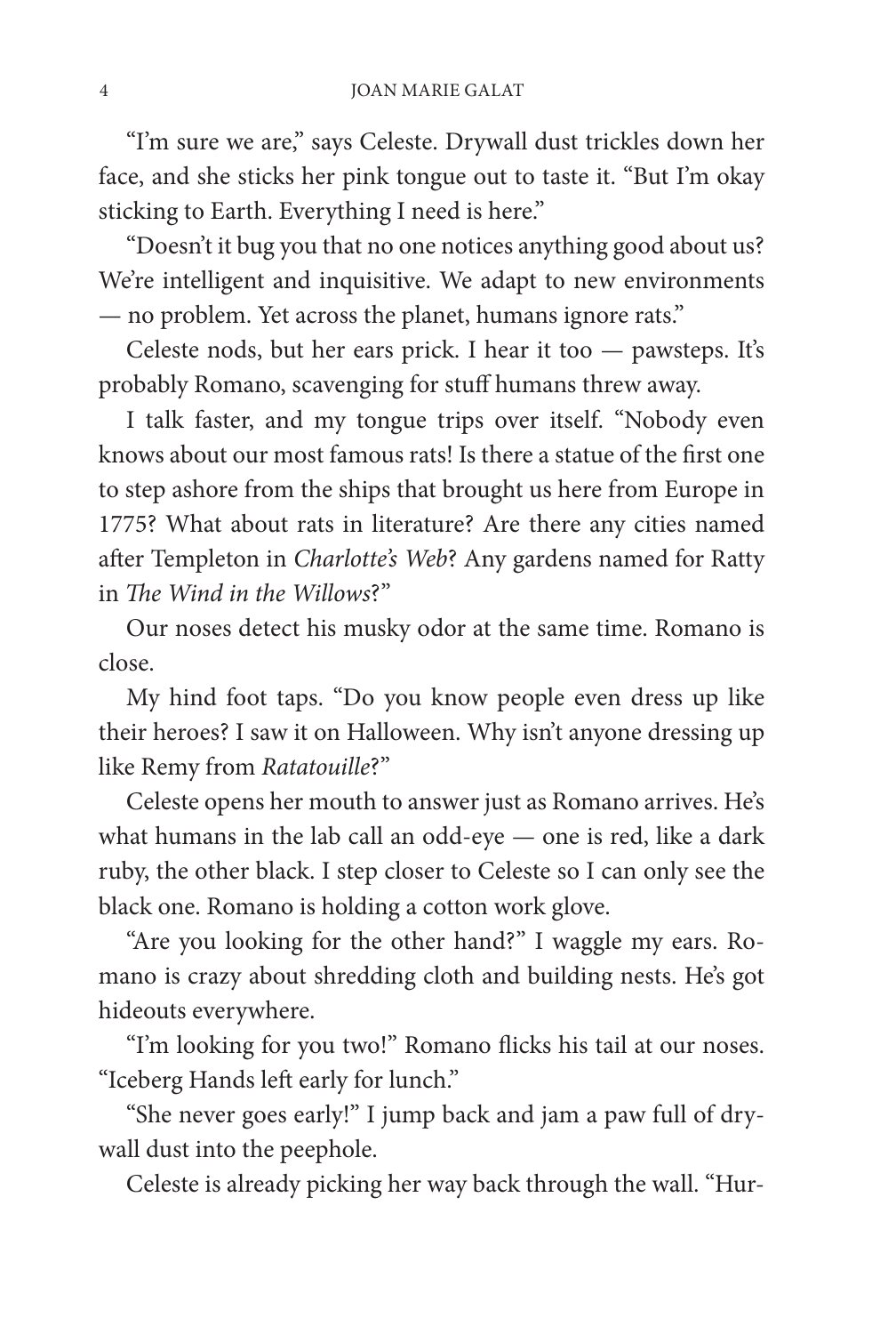ry, or she'll know we can get out," she calls back, then turns to Romano. "Thanks for finding us," she says. "You're a real pal."

"Yeah, thanks." I pause to rub dust from my eyes. "Thanks a lot."

"I'll see you back there," says Romano. Rolling the glove into a ball, he jams it behind a board, then trots back the way he came.

"Wait!" I call. "What happened?"

"Her phone rang," says Romano. "Then she looked at her calendar and tore out of the lab."

Romano disappears, and I trot to catch up to Celeste. "The As-Cans were driving me crazy anyway. They worry about ketchup and clothes instead of focusing on the most important thing how to stay alive on the thirty-four-million-mile trip to Mars."

Celeste glances around. "When that underwear slide went by, I thought your head was going to pop off your neck!"

"It's the way they talk." Catching up, I nearly step on Celeste's snaky pink tail. "You heard them. Every mean thing they say has 'rat' in it. Dirty rat. Ratfink. Looks like a drowned rat."

Celeste stops at a golf ball–size hole in the lab wall and waits for me.

"Rat on someone. Rug rat. Mall rat."

We peer into the lab. Romano gives us the *no humans* sign forepaws together.

My limbs go limp with relief. I turn to Celeste. "Pack rat. I smell a rat. Rat race."

We bolt along the row of lab rat cages. Celeste chirps, "Like rats leaving a sinking ship!"

"That's what I thought you were doing." Gorgonzola curls his lip.

I bite mine. *Hello, least favorite neighbor. Glad to see you, too*.

Gorgonzola jumps to his exercise wheel. "Now that you're back, you can watch me ace the maze. Today's fastest speed wins a spot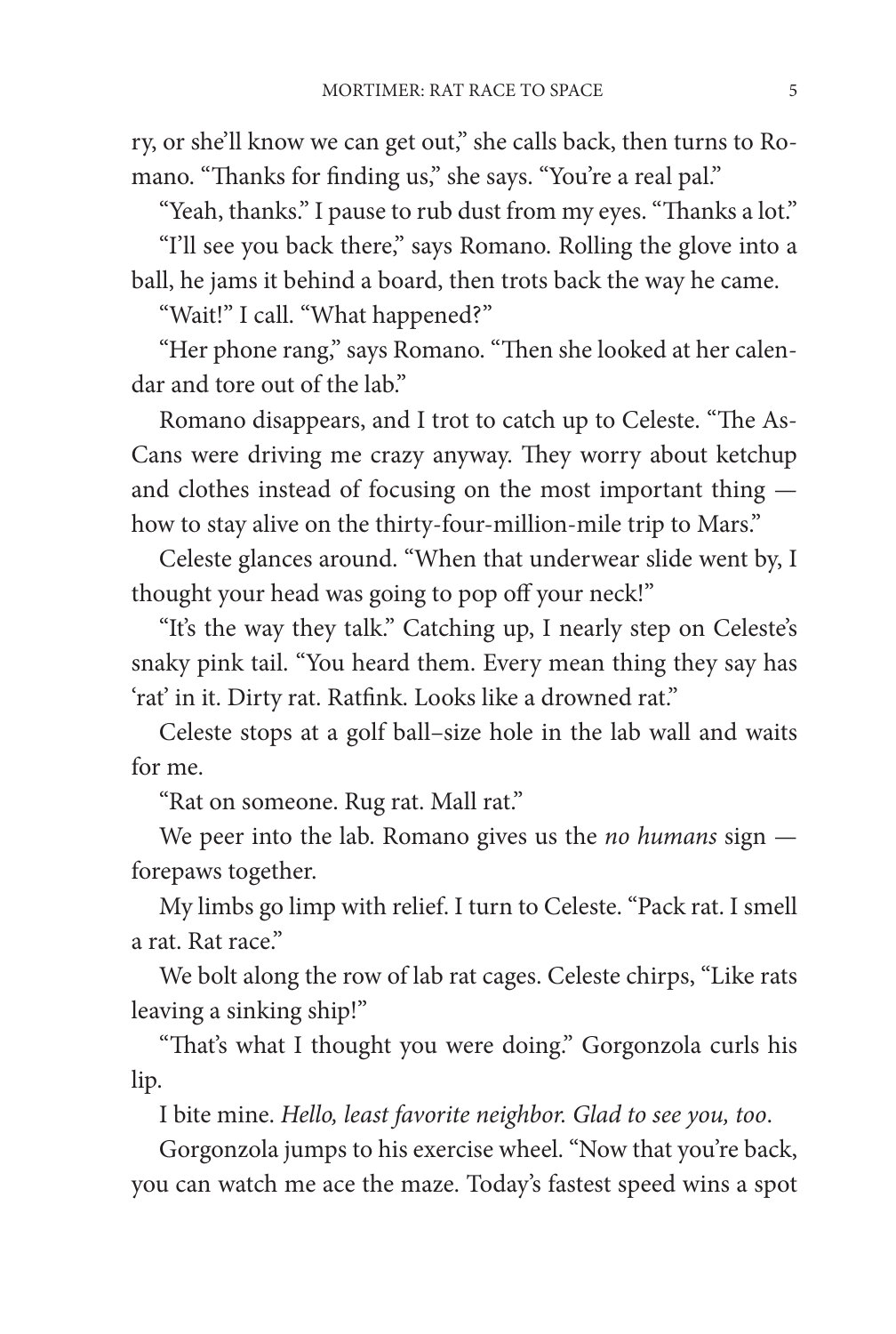on the International Space Station."

Is he serious? A chance to visit the ISS? I don't answer, but that never stops Gorgonzola, even at a full gallop on a squeaking wheel.

"I'll be orbiting Earth, chowing down on space pellets. You'll be stuck here, spying and scribbling in your book. What a waste of time." Jumping from the wheel, Gorgonzola runs his paw along the mesh like it's a piano keyboard. He knows I hate that sound.

My hind paw begins to tap. I should be the one to go to the ISS! The problem is, Gorgonzola is not lying. He's like lightning in the maze, but speed isn't everything. Halloumi, who can smell trails like a bloodhound, beats him on nose-power alone. The only time Halloumi loses is when his allergies flare. His sniffer is no good when it gets stuffed up.

Turning my back to him, I duck around my water dispenser to face Celeste. "Going to Mars is going to be a lot harder than going to the Moon. Don't you think humans spend too much time planning the perfect sleep station and all that cozy stuff?"

Celeste pauses mid-stretch and tilts her head. "You gotta remember, they don't have our intelligence."

"I have no problem remembering that! But do you think it's possible to raise the image of the rat?"

"MM." Celeste yawns and flops onto her stomach. MM means "Maybe, Mortimer." It's part of our private code. She's using it because she's about to nap and wants me to wrap it up. Trust Celeste to find a nice way to say, "Shut up."

"I just wonder what it would take," I say.

Celeste's eyes are closing.

"MIWTYM."

"What?"

"Maybe it will take you, Mortimer — MIWTYM."

Crossing to the other side of her cage, Celeste curls into a ball.